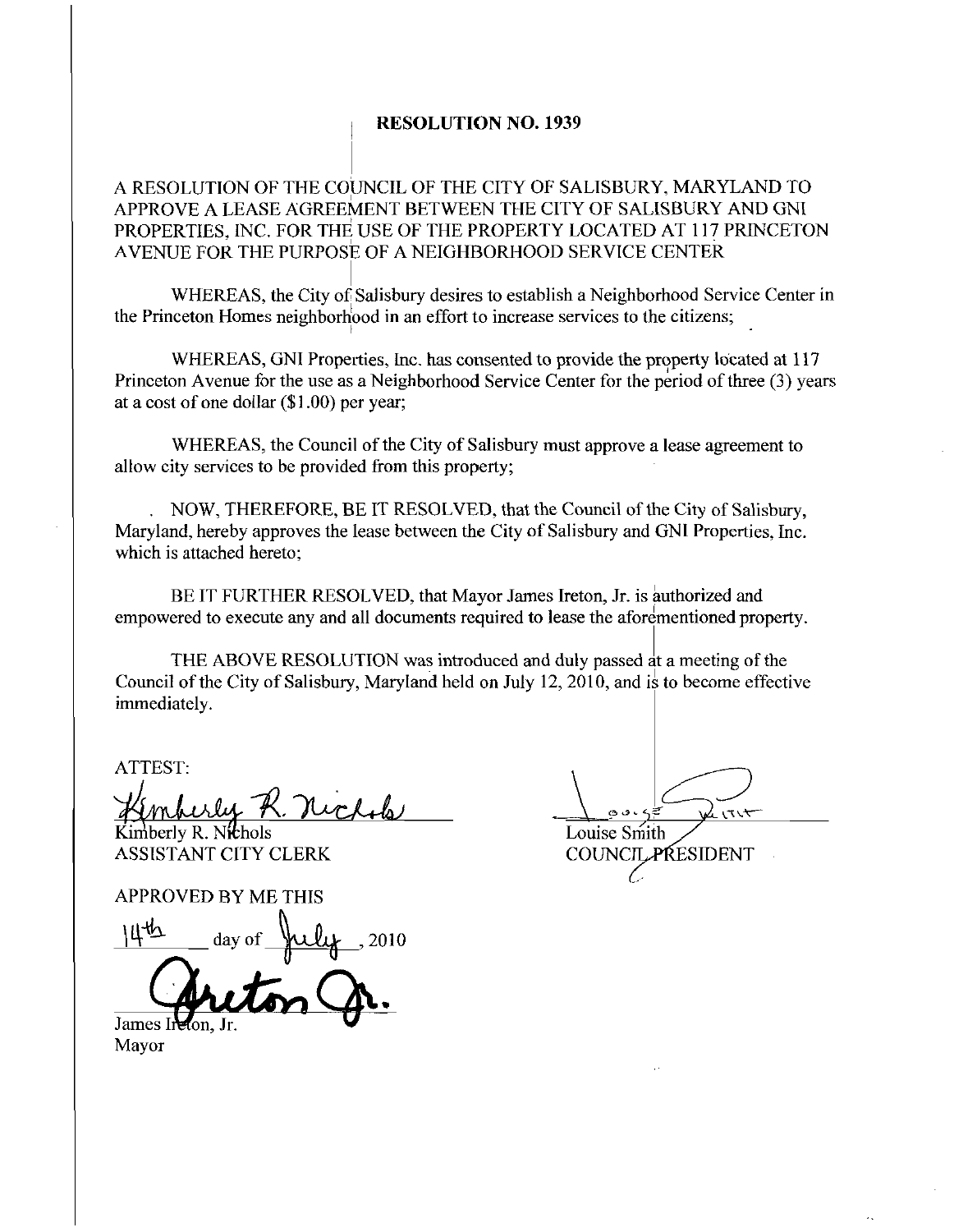## INTER

# OFFICE MEMO

## OFFICE OF THE MAYOR

| To:      | John Pick                                    |
|----------|----------------------------------------------|
| From:    | Loré L. Chambers, Ph.D. (Candidate) $\mu$ C  |
| Subject: | Resolution for Lease of 117 Princeton Street |
| Date:    | June 25, 2010                                |

Attached is a resolution to lease the property at 117 Princeton for the purpose of establishing a Neighborhood Service Center. This lease was discussed at the City Council's work session held Thursday, June 24, 2010.

Please include this information on the Council agenda for the July 12, 2010, session.

Attachment

 $\epsilon_{\rm t}$ 

cc: James Ireton, Jr. Mayor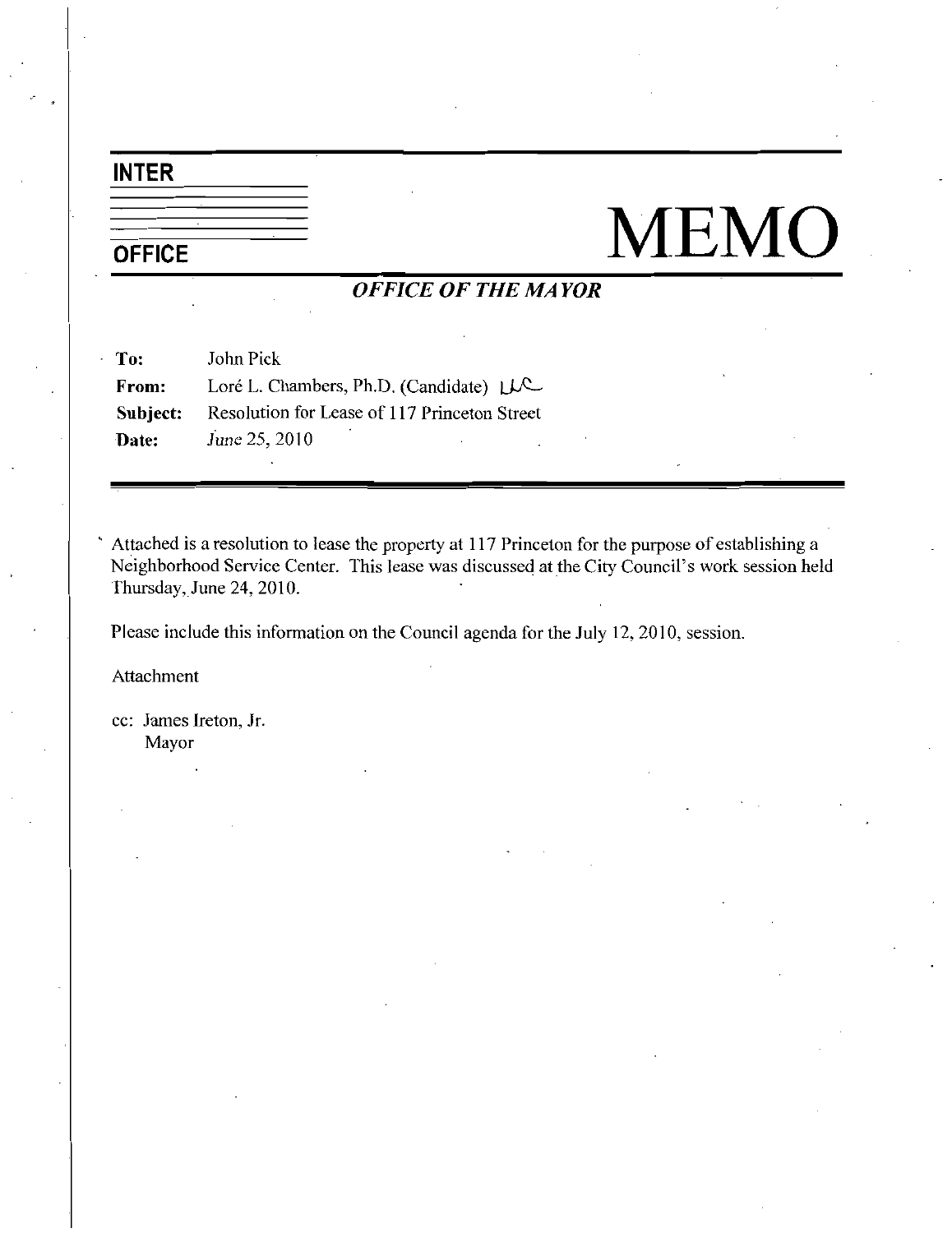## LEASE AGREEMENT

THIS LEASE AGREEMENT made this 12th day of Aoril <sup>2010</sup> between GNI PROPERTIES, INC., 312 W. Main Street, Salisbury, MD 21801, (410 546-4500), hereinafter referred to as "Landlord" and City of Salisbury hereinafter referred to as "tenant", Witnesseth, that Landlord hereby rents to Tenant and Tenant does hereby rent from Landlord the premises described as 117 Princeton Avenue, Salisbury, MD 21804, hereinafter called the "premises" for the term of <u>one year</u>, beginning on the 12th day of April, 2010 at the rent of One dollars (\$1.00) per year, payable on the first of May of each year in advance.

each **year** in advance.<br>
(On weekly rentals, a \$5.00 discount will be given to rents paid in full by 7:00 p.m. on Friday, at the office).<br>
A minimum 5% rent increase will go into effect one year from beginning lease date.  $following$  conditions, covenants, and agreements:

1.) The tenant accepts said premises in their present condition and agrees to keep said premises in a good clean condition. The Tenant will not, without the prior written consent of Landlord, make any alteration, addition, or change in or to the premises or the painting thereof including changing of the locks Tenant shall give the Landlord prompt notice of any defects in or accidents to any part of said leased premises, in order that the same may be repaired with due diligence, but if damage is caused by misuse or neglect of the Tenant, his family, friends or visitors, and if Landlord makes said repairs, Tenant agrees to pay the cost of the same upon presentation of bill. All damages to doors, locks and windows by break-in, etc., will be paid by the Tenant. If damage should occur to dwelling, such as broken pipes, due to insufficient heat being maintained by Tenant, or damage due to running water from stoppages or overflows of any plumbing fixture, Tenant will be responsible for paying all costs for materials and labor to repair said damage. If a high water bill occurs due to the breaking of pipes, or from running water from any plumbing fixture, Tenant will be responsible for paying same. Such bill shall be reasonable and comparable to local market price for the work done. Tenant will not keep anything in the premises which will affect the insurance against fire or other hazards. Tenant agrees to surrender the premises at the termination hereof in like condition as when taken, reasonable wear and damage by the elements excepted. Landlord has furnished Tenant a summary concerning Tenant's Security Deposit to Landlord and Tenant acknowledges receipt of said summary. Landlord acknowledges receipt of said Security Deposit in the Landlord, and Tenant acknowledges receipt of said summary. Landlord acknowledges receipt of said Security Deposit in the<br>amount of none dollars (\$ none). The Security Deposit is NOT to be used as a last week/months rent. S on Security Deposits will change to the rate as required by the State of Maryland. Upon vacating the premises, should there be a balance left owing to the Landlord, collection procedures would start immediately. All costs of collection is assumed by the Tenant. Costs of collection shall deem to be thirty-three and one-third percent (33.3%) of all amounts due and owing by the Tenant. Costs of collection shall deem to be thirty-three and one-third percent (33.3%) of all amounts due and owing by the tenant for past due rent and/or damages and any other assessments due under the terms of this Leas refunded within the 45 day time limit as stipulated in the Security Deposit Agreement. As of Oor Security Deposits will change to the rate as required by the State of Maryland. Upon vacation a balance left owing to the Lan

2.) Tenant further covenants and agrees that upon the expiration of said term, or upon the termination of the lease for any cause, he will remove all personal property not belonging to the Landlord and at once peacefully surrender and deliver upon the whole of the above described premises together with all improvements hereon to the Landlord his agents and assigns; he agrees that any property not removed shall be considered as abandoned and Landlord may dispose of the same without being accountable to Tenant for same. Provided that in case any rent shall be due unpaid or if default shall be made in any of the covenants herein contained, or if said premises shall be abandoned, deserted or vacated, then it shall be lawful for the said Landlord, his agents, attorneys, successors or assigns to immediately terminate this lease agreement and take any legal action necessary to regain possession of the premises, and charge the Tenant any incurred court fees a whole of the above described premises together with all improvements hereon to the Landlord his agents and assigns; he agrees<br>that any property not removed shall be considered as abandoned and Landlord may dispose of the s herein provided, Tenant shall be liable for damage to said Landlord for all loss sustained. 33 Tenant will be responsible for the following utility bills, and have such bills put in Tenant's name: Electric year, Gas Did need in the responsible for the following utility bills, and have such bills put in Tenant's n that any property not removed shall be considered as abandoned and Landlord may dispose of the same without being<br>accountable to Tenant for sme. Provided that in case any rent shall be due unpaid or if default shall to med

Oil no. Water/Sewer/Trash yes. Water/Sewer/Trash account will remain in Landlords name and Tenant will reimburse/pay<br>City of Salisbury when presented with a bill stating the amount due. Tenant understands that multi-family water meter and the bill will be divided equally among those units. (An adjustment will be made for any unit with a washing machine if the other units do not have one.) Tenant agrees that if any member of his household, his agents, guests or visitors shall cause damage to appliances of Landlord's, Tenants agree to pay cost of repairing the dama 3.) Tenant will be responsible for the following utility bills, and have such bills put in Tenant's name: Electric <u>yes</u>, Gas <u>yes</u>. Oil <u>no</u>, Water/Sewer/Trash <u>yes</u>. Water/Sewer/Trash account will remain in Landlords nam Tenant agrees to pay cost and installation fee, if any, for appliances. Tenant shall not install any appliance of their own, without the written consent from Landlord or his agent. The Landlord will furnish and maintain in operation in the leased premises the following appliances: Refrigerator yes; Range yes; Washer no; Dryer no; and Dishwasher no. Broken appliances will not be replaced by the Landlord, if it is determined that the Tenant is not keeping the appliances in a clean condition.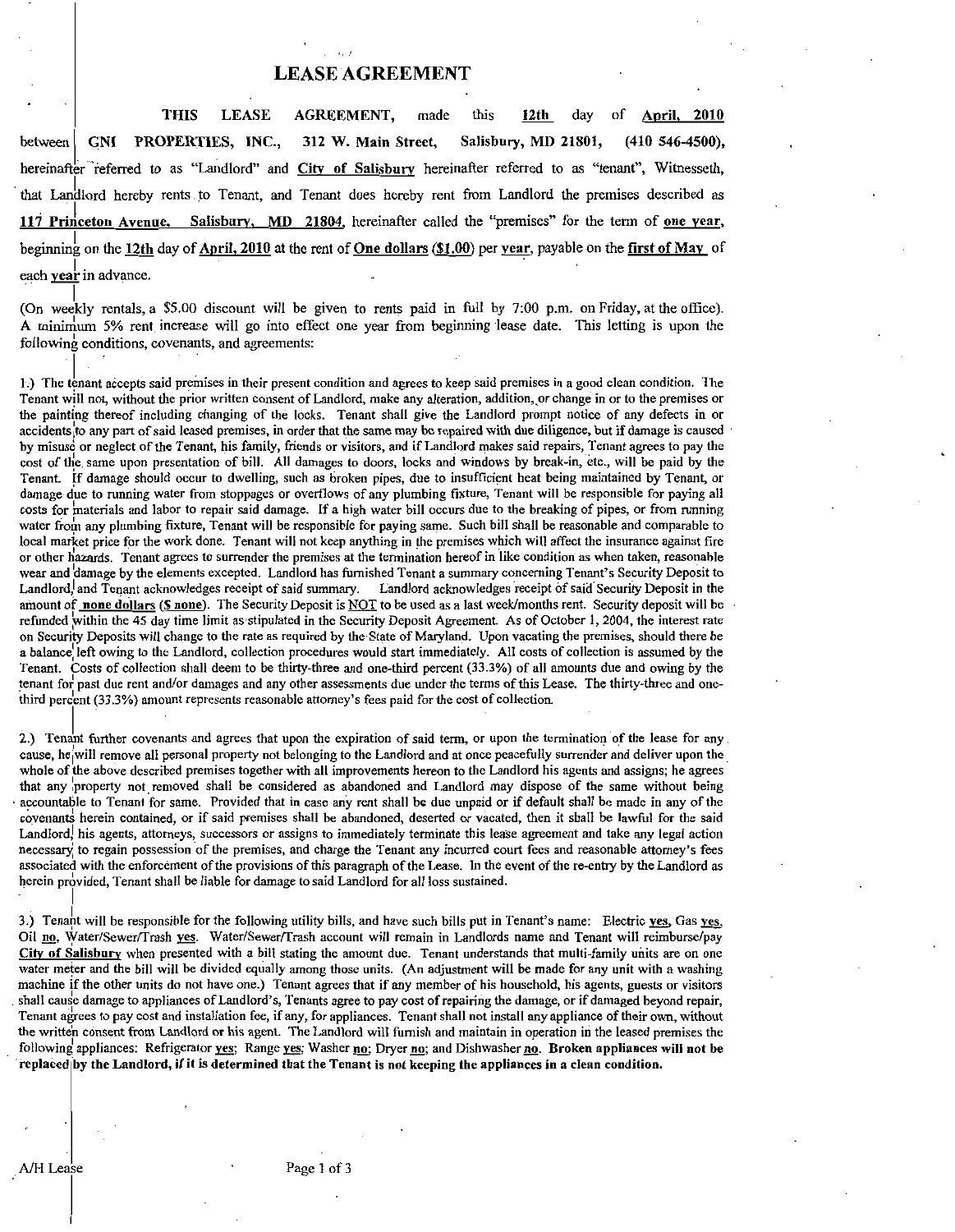<sup>S</sup> <sup>J</sup> The tenant further covenants that he will use the premises for residential purposes only and not for any office or commercial use and that he will not allow anyone to share said premises, keep roomers or boarders, nor assign, sublet 5.) The tenant further covenants that he will use the premises for residential purposes only and not for any office or commercial use and that he will not allow anyone to share said premises, keep roomers or boarders, nor

6.) The Landlord, his agent, and employees may enter said premises during normal business hours to examine same or to make needed repairs to said premises. However, if deemed an emergency, Landlord, his agent, and employees may enter said premises to protect Landlord's property. shall reside in the premises, other than those name<br>Landlord's Agent, except by prior written consent  $\frac{1}{2}$ <br>6.) The Landlord, his agent, and employees may enter<br>or to make needed repairs to said premises. However<br>may

7.) Common Areas - all persons using the recreational facilities and common areas shall obey regulations deemed necessary by the Landlord or his agent for the health and safety of all tenants Continued violation by Tenant of regulations shall be cause for suspension of use privileges by Landlord. Suspension from common areas does not relieve<sup>'</sup> Tenant from paying rent.

8.) A list of Rules & Regulations is attached and made a part of said lease and Tenant agrees to abide by same in all respects. If the Landlord shall at any time deem the tenancy of the Tenant undesirable by reason of repeated failure by Tenant or his family, friends or guests to abide by said Rules and Regulations (including further amendments thereof) 8.) A list of Rules & Regulations is attached and made a part of said lease and Tenant agrees to abide by same in all respects. If the Landlord shall at any time deem the tenancy of the Tenant undesirable by reason of repe Landlord shall have the right to begin immediate legal action to terminate this lease.

9 The tenant is responsible for obeying all City and County ordinances and would be responsible for all fines Tenant or his family, friends or guests to abide by said Rules and Regulations (including further amendments thereof) or by reason of Tenant's causing or permitting on the premises noise of high volume and/or duration, the incurred due to noncompliance of same. Specifically the return of trash receptacle(s) see attached and removal of snow/ice from sidewalk of property within 6 hrs. as per City ordinance. NO TENANT SHALL BURN TRASH ON THE PROPERTY

<sup>10</sup> Ifrent and orany chazges payments expenses orcosts herein reserved included oragreed to be paid by Tenant shall remain unpaid after due date, Landlord will make a Late Charge in an amount equal to 5% of the amount due and unpaid on monthly rentals. Five days will be allowed on rent before the late charge is assessed. In the event that said delinquent payment and service charge or charges are not received in the office of the Landlord by the due date, the Landlord shall be entitled to pursue any remedy it may have under this lease.

11.) All late charges, water/sewer/trash charges, returned check fees, repair charges, vehicle towing/storage charges. court costs and any other miscellaneous fees shall be considered rent. Tenant payment application shall be to the oldest charge first.

12.) Bad Checks - if any check issued by Tenant to Landlord or Agent for payments due hereunder is returned without payment for any reason whatsoever except Landlord's fault, Tenant shall pay Landlord as liquidated damages a charge of \$35.00 for each time the said check is returned.

13.) The Tenant shall not make or permit to be made any disturbing noises or do, or permit any act which will unreasonably interfere with the peaceful possession of premises by other tenants.

14.) In the event that any of the material representations contained in the Application shall be found by the Landlord to be misleading, incorrect or untrue, the Landlord shall have the right to forthwith cancel this lease and to repossess the leased premises.

15.) All payments of rents shall be made at the office of GNI Properties Inc., or at such other place as the Landlord may designate in writing.

16.) Said Landlord covenants that said Tenant on payment of all of the aforesaid installments and performing all covenants and observing all the Rules and Regulations, shall and may peacefully and quietly have, hold and enjoy the said demised premises for the time aforesaid.

17.) Lead based paint has been shown to be a health hazard which can have serious effects, especially on children, many dwellings constructed prior to 1978 may contain lead based paint. Attached is a document entitled "Protect Your Family From Lead In Your Home" which was prepared by the EPA. Lessee agrees to read this document carefully and to use reasonable caution (such as but not limited to preventing children in your care from peeling and to use reasonable caution (such as, but not limited to, preventing children in your care from peeling an carefully and to use reasonable caution (such as, but not limited to, preventing children in your care from peeling and eating paint chips) to prevent lead poisoning. Lessee agrees not to hold owner, landlord, lessor, his management company responsible for any problems or expenses associated with lead poisoning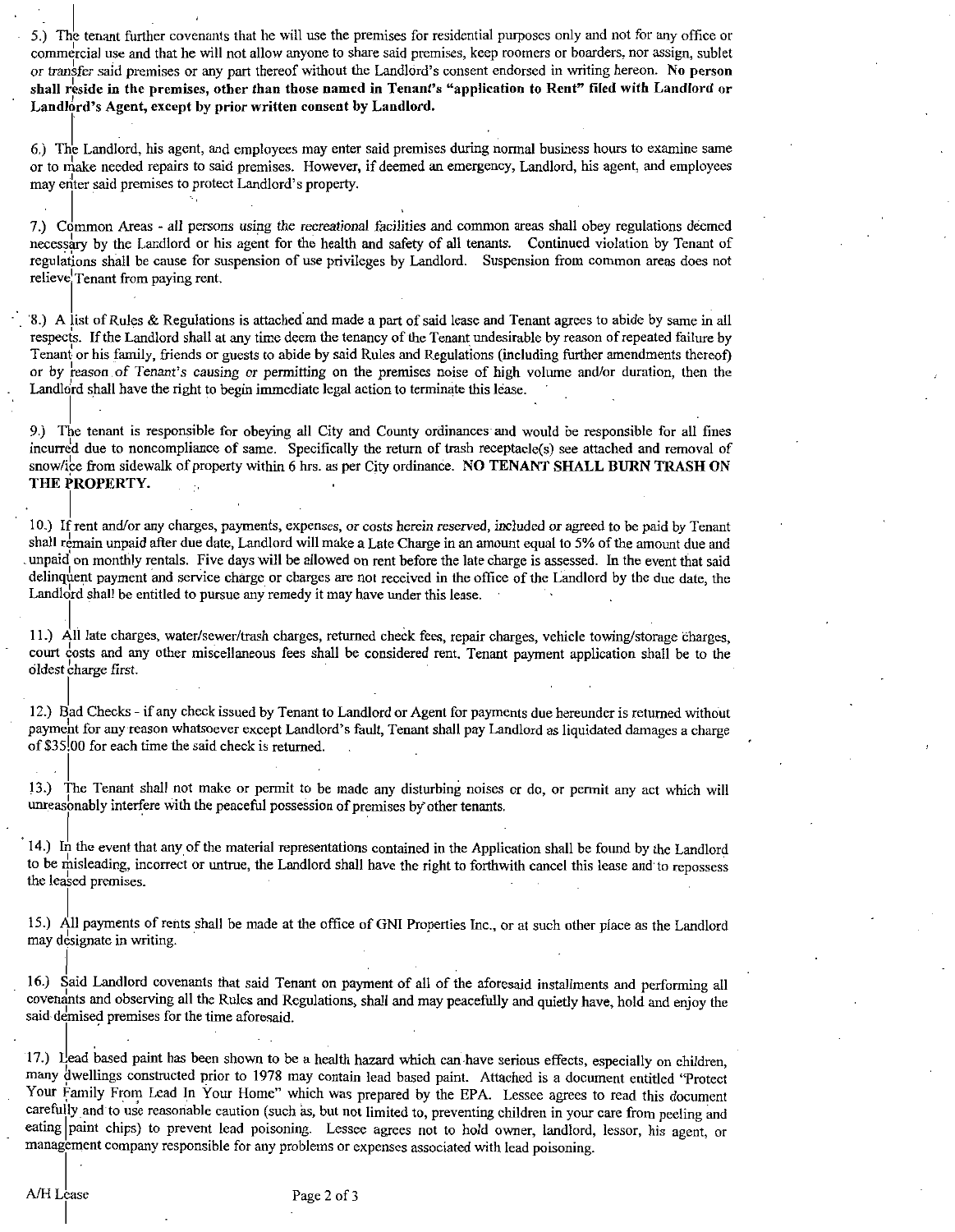18.) As of the 12th day of April, 2010, the smoke detector is in working order. Please check the smoke detector as you move in and continue to test it regularly. Contact the office immediately should you have any problems with it. Do NOT attempt to dismantle or disable the smoke detector on your own. 18.) As of the 12th day of April, 2010, the smoke detector is in working order. Please check the smoke detector as you move in and continue to test it regularly. Contact the office immediately should you have any problems

19.) INSURANCE: At Tenant's sole cost and expense, Tenant shall purchase Renter's Insurance coverage providing for personal continue to test it regularly. Contact the office immediately should you have any problems with it. Do NOT attempt to dismantle or disable the smoke detector on your own.<br>
19.) INSURANCE: At Tenant's sole cost and Lease, and any renewal or extension thereof, against theft, loss or damage.

20.) Landlord is not responsible for any cable or telephone wiring or jacks.

### RULES & REGULATIONS

1.) Tenants shall keep their dwellings in a good state of preservation and cleanliness, and shall not drive nails into the woodwork or walls of said dwelling Only picture hanging tacks which are approved by the Landlord shall be used. (Absolutely no adhesive tape or material is to be used.) Tenant shall be responsible for any damage caused by this negligence.

2.) The water shall not be left running anywhere on the premises

3.) Nothing shall be stored in the hallways, stairways, or common areas of the building. No motor cycle, moped or vehicle shall be allowed to be parked on the lawn or porches of any rental property.

4.) A \$35 service charge will be assessed to the tenant if their gas/oil service is interrupted and requires GNI Properties to make a service call

5.) No laundry shall be done in the apartment. Portable or fixed washing machines, dishwashers, and dryers shall not be permitted unless specifically approved by the Landlord. (No plastic garbage bags shall be placed outside of the property which you rent. If a container is not provided by the city then each tenant in an apartment or house is responsible for purchasing and maintaining <sup>a</sup> suitable garbage can

6.) PETS ARE NOT PERMITTED in the leased premises or on the adjacent grounds or any part of the leased property.

## 7) SWIMMING POOLS or TRAMPOLINES of ANY KIND are NOT PERMITTED ON LEASED PROPERTY.

SHETTED ON TRAMPOLINES OF ANY KIND are NOT PERMITTED ON LEASED<br>
S.) No appliance which contains a compressor or heating element may be used by any tenant who does not pay their own<br>
electric ibill. KEROSENE HEATERS AND ELE 8.) No appliance which contains a compressor or heating element may be used by any tenant who does not pay their ownelectric bill. KEROSENE HEATERS AND ELECTRIC HEATERS ARE ABSOLUTELY NOT ALLOWED. ANY OF THESE APPLIANCES F

**ANVOCED WAT THE OFFICE FOR YOU TO PICK UP.**<br>
4. The solution of alcoholic beverages will be allowed outside the properties (this includes porches, roofs, yards, lawns, etc.) by<br>
2. Absolutely no alcoholic beverages will b BE TOLERATED.

10.) Loud music or any other noises (that which can be heard two feet away from a closed door or ten feet away for an open window) will not be tolerated at any time.

11.) In any single family dwelling, it will be the responsibility of the tenant to keep all lawns and shrubbery mowed and trimmed. No litter should be on the grounds. If litter has to be picked up by the Landlord, tenant shall be assessed a fee.

12 In single family dwellings it is the responsibility of the tenant to keep their property free from rodent infestation and roaches. If there is an existing infestation, we must be notified in the first thirty  $(30)$  days of occupancy.

13.) UNTAGGED OR INOPERABLE VEHICLES WILL NOT BE TOLERATED ON THE PROPERTY AND WILL BE TOWED AT THE TENANTS EXPENSE; nor will we tolerate working on any vehicles on the property. This includes parking lots, lawns or vacant lots.

TENANT

LANDLORD TENANT

TENANT

The parties agree that this Lease shall automatically renew for additional terms of one  $(1)$  year unless either party gives written TENANT<br>The parties agree that this Lease shall automatically renew for additional terms of one (1) year unless either party gives written<br>notice to the other party at least thirty (30) days prior to the expiration date of TENANT<br>The parties agree that this Lease shall automatically renew for additional terms of one (1) year unless either party gives written<br>notice to the other party at least thirty (30) days prior to the expiration date of TENANT<br>The parties agree that this Lease shall automatically renew for additional terms of one (<br>notice to the other party at least thirty (30) days prior to the expiration date of the then<br>the Lease terminate at the expir the Lease terminate at the expiration of the current term. If notice of termination is given, Tenant(s) agree(s) to allow Landlord to show the premises to prospective tenants during Landlord's regular business hours. By in

 $A/H$  Lease Page 3 of 3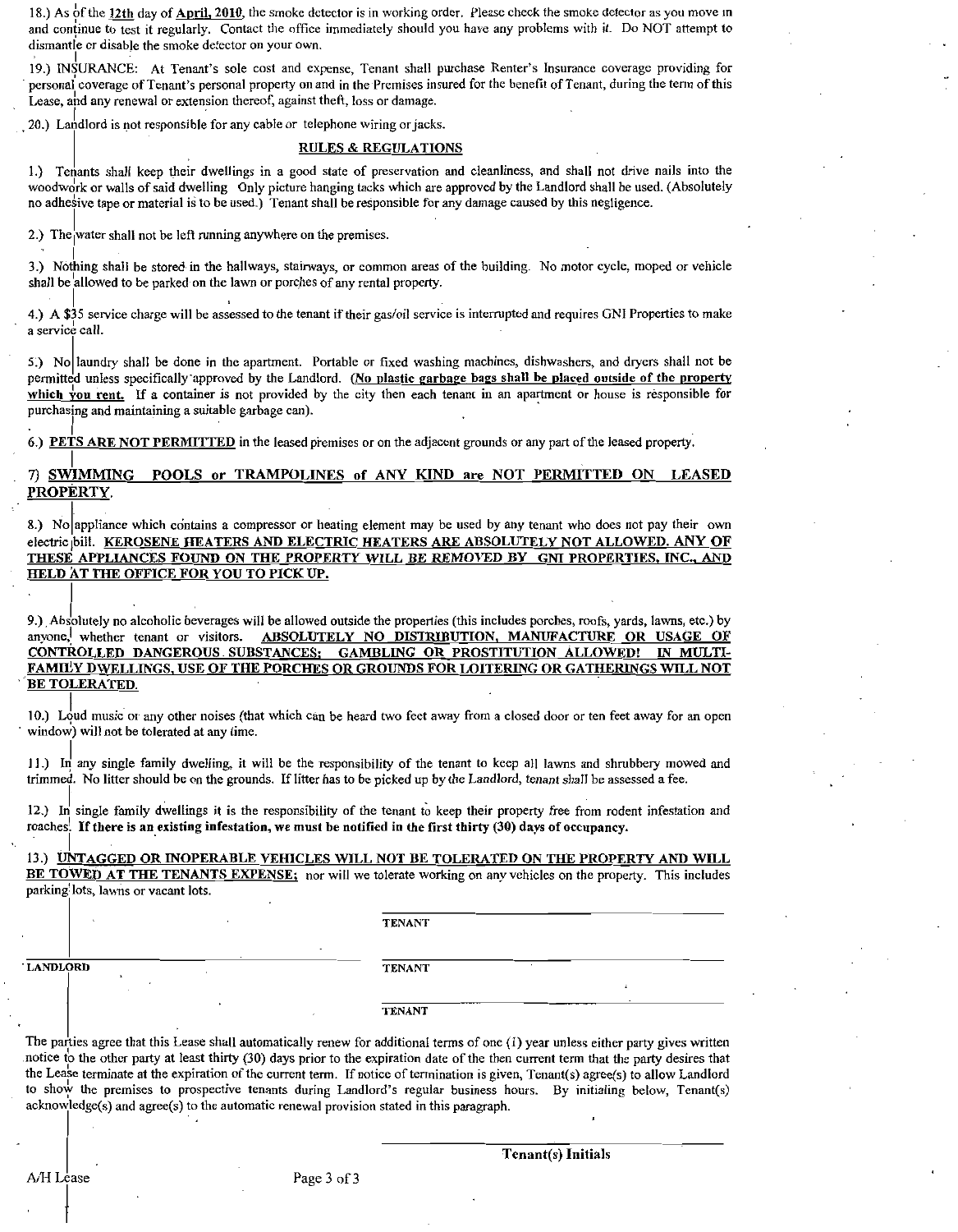## ADDENDUM TO LEASE

Tenant(s): City of Salisbury

Property Address: 117 Princeton Avenue, Salisbury, MD 21804

### **Lead Warning Statement**

Housing built before 1978 may contain lead-based paint. Lead from paint, paint chips, and dust can pose health hazards if not taken care of property. Lead exposure is especially harmful to young children and pregnant women. e renting pre-1978 housing, landlords must disclose the presence of known lead-based paint and pregnant women.<br>The renting pre-1978 housing, landlords must disclose the presence of known lead-based paint and lead-based<br>Laz paint hazards in the dwelling. Tenants must also receive a Federally approved pamphlet on lead poisoning.<br>prevention. menting pre-1978 housing, laited<br>According the dwelling. The discussion of the dwelling of the discussion of the discussion of the discussion of the discussion of the discussion of the discussion of the discussion of the d

- Lessor's Disclosure (initial)<br>
LS (a) Presence of lead-based paint or lead-based paint hazards (check one below):
	- Known lead-based paint and/or lead-based paint hazards are present in the housing explain

Lessor has no knowledge of lead-based paint and/or lead-based paint hazards in the housing

 $LS$  (b) Records and reports available to the lessor (check one below):

Lessor has provided the lessee with all available records and reports pertaining to lead-based paint and/or lead-based paint hazards in the housing (list documents below).

Lessor has no reports or records pertaining to lead-based paint and/or lead-based paint hazards in the housing X<br>
Lessor has no reports<br>
paint hazards in the hour<br>
Lessee's Acknowledgment (initial)<br>
(c) Lessee has received co<br>
(d) Lessee has received the

(d) Lessee has received the pamphlet Protect Your Family from Lead in Your Home.

Collessee Sacknowledgment (initial)<br>
Collessee has received copies of all information listed above.<br>
(d) Lessee has received the pamphlet Protect Your Family from<br>
Agent's Acknowledgment (initial)<br>
<u>LS</u> (e) Agent has infor Lessee's Acknowledgment (initial)<br>
(c) Lessee has received copies of all information listed above.<br>
(d) Lessee has received the pamphlet *Protect Your Family from Lead in Your Home*.<br>
Agent's Acknowledgment (initial)<br>
<u>LS</u> is aware of his/her responsibility to ensure compliance.

## Certification of Accuracy

The following parties have reviewed the information above and certify, to the best of their knowledge, that the information provided by the signatory is true and accurate.

## G.N.I. Properties<u>, Inc.</u>

Lessor de la contradicte de la contradicte de la contradicte de la contradicte de la contradicte de la contradicte de la contradicte de la contradicte de la contradicte de la contradicte de la contradicte de la contradicte

Agent Lessee

Lessee

<u>April 12th, 2010</u>

| ۰. | ___ | v |
|----|-----|---|
|    |     |   |

Lessee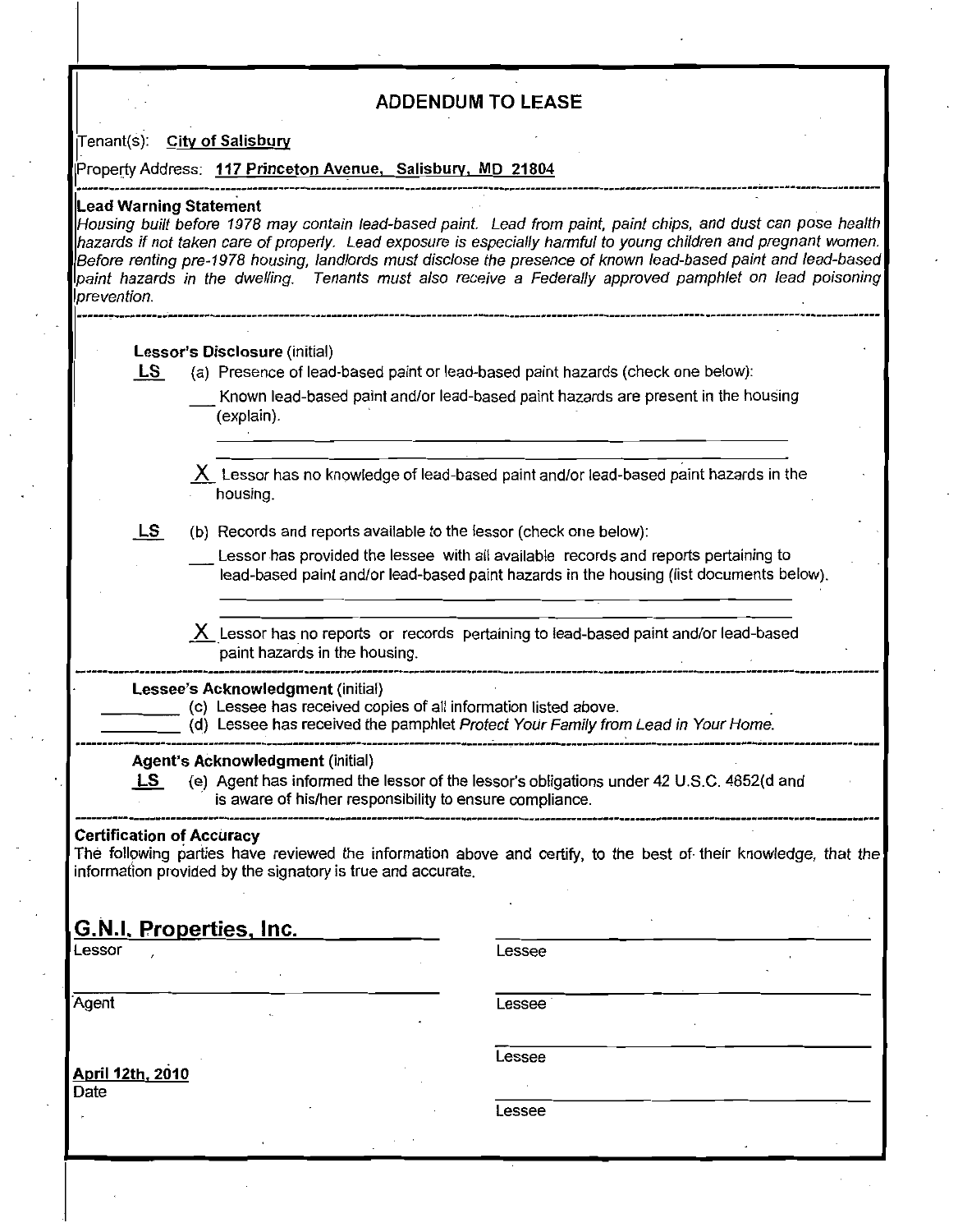# G.N.I. Properties, Inc.<br>312 W. Main Street<br>Salisbury, MD 21801 G.N.I. Properties, Inc.<br>312 W. Main Street Salisbury, MD 21801

### ADDENDUM TO LEASE Receipt for Documents

I(We) City of Salisbury, tenant(s) at the leased premises known as  $117$  Princeton Avenue,

Salisbury, MD 21804, hereby acknowledge receipt of the following two documents:

- 1. Lead Poisoning Prevention Notice of Tenants' Rights; and
- 2. Protect Your Family From Lead In Your Home (published by the United States Environmental Protection Agency)

On the 12th day of April, 2010, we received both of these documents as part of our written lease for

this premises, as well as a copy of this Addendum-Receipt.

| Witness:                              |                  |
|---------------------------------------|------------------|
| ٠<br>$\blacksquare$<br>$\cdot$        | Tenant           |
| ٠                                     | Tenant           |
| $\sim$                                | ٠<br>Tenant<br>٠ |
| $\sim$ $\sim$<br>$\ddot{\phantom{1}}$ | Tenant           |

GNI Properties is compliant with EPA Federal Regulations concerning renovations of lead affected GNI Properties is compliant with EPA Federal Regulations concerning renovations of lead affected<br>housing. If any renovations are required GNI will provide you a copy of the booklet "Renovate Right". This booklet is available for you to read at the office at any time.

GNI Agent Tenant

Tenant

Tenant

Tenant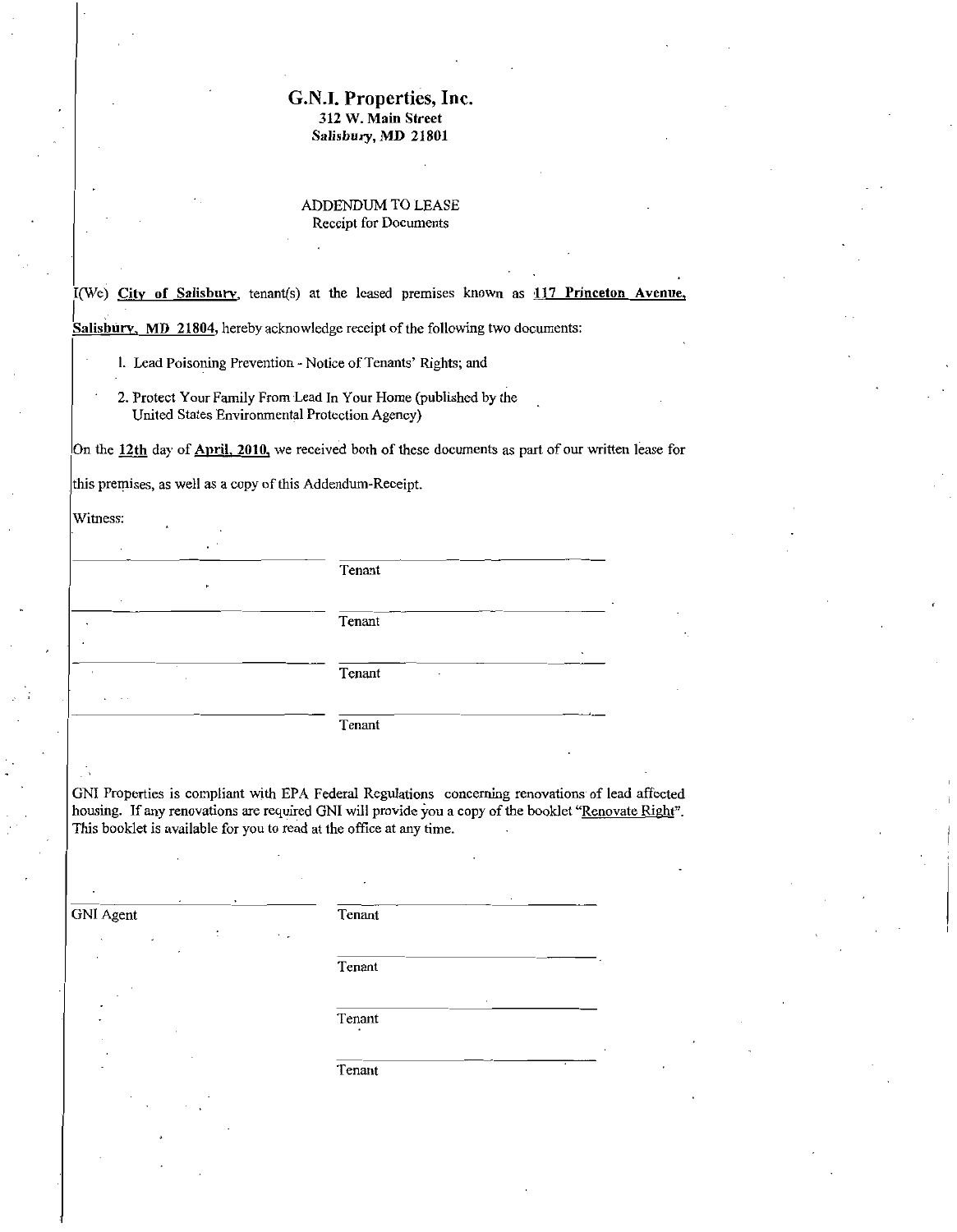## PROPERTY 117 Princeton Avenue, Salisbury, MD 21804

| PHONE#:            |                                                                                                                                                                                                                                                                                                                                                                                                                               |                                   | PROPERTY 117 Princeton Avenue, Salisbury, MD 21804 |                                                                        |  |
|--------------------|-------------------------------------------------------------------------------------------------------------------------------------------------------------------------------------------------------------------------------------------------------------------------------------------------------------------------------------------------------------------------------------------------------------------------------|-----------------------------------|----------------------------------------------------|------------------------------------------------------------------------|--|
|                    |                                                                                                                                                                                                                                                                                                                                                                                                                               | "CHECK LIST"                      |                                                    |                                                                        |  |
| Dear Tenant:       |                                                                                                                                                                                                                                                                                                                                                                                                                               |                                   |                                                    |                                                                        |  |
|                    | G.N.I. Properties has inspected this unit prior to your tenancy to insure that everything is in good repair,<br>all appliances are working properly, all painted surfaces are intact with no peeling or chipping and the unit                                                                                                                                                                                                 |                                   |                                                    |                                                                        |  |
|                    | has been cleaned well. If you should find anything that we accidentally missed, please list it below.                                                                                                                                                                                                                                                                                                                         |                                   |                                                    |                                                                        |  |
|                    |                                                                                                                                                                                                                                                                                                                                                                                                                               |                                   |                                                    | Thank you!                                                             |  |
| LIVING ROOM:       |                                                                                                                                                                                                                                                                                                                                                                                                                               |                                   |                                                    |                                                                        |  |
|                    |                                                                                                                                                                                                                                                                                                                                                                                                                               |                                   |                                                    |                                                                        |  |
|                    |                                                                                                                                                                                                                                                                                                                                                                                                                               |                                   |                                                    |                                                                        |  |
|                    |                                                                                                                                                                                                                                                                                                                                                                                                                               |                                   |                                                    |                                                                        |  |
|                    |                                                                                                                                                                                                                                                                                                                                                                                                                               |                                   |                                                    |                                                                        |  |
| KITCHEN:           |                                                                                                                                                                                                                                                                                                                                                                                                                               |                                   |                                                    |                                                                        |  |
|                    |                                                                                                                                                                                                                                                                                                                                                                                                                               |                                   |                                                    |                                                                        |  |
|                    |                                                                                                                                                                                                                                                                                                                                                                                                                               |                                   |                                                    |                                                                        |  |
|                    |                                                                                                                                                                                                                                                                                                                                                                                                                               |                                   |                                                    |                                                                        |  |
| BATHROOM:          |                                                                                                                                                                                                                                                                                                                                                                                                                               |                                   |                                                    |                                                                        |  |
|                    |                                                                                                                                                                                                                                                                                                                                                                                                                               |                                   |                                                    |                                                                        |  |
|                    |                                                                                                                                                                                                                                                                                                                                                                                                                               |                                   |                                                    |                                                                        |  |
|                    |                                                                                                                                                                                                                                                                                                                                                                                                                               |                                   |                                                    |                                                                        |  |
|                    |                                                                                                                                                                                                                                                                                                                                                                                                                               |                                   |                                                    |                                                                        |  |
|                    |                                                                                                                                                                                                                                                                                                                                                                                                                               |                                   |                                                    |                                                                        |  |
|                    |                                                                                                                                                                                                                                                                                                                                                                                                                               |                                   |                                                    |                                                                        |  |
| BEDROOM #1:        |                                                                                                                                                                                                                                                                                                                                                                                                                               |                                   |                                                    |                                                                        |  |
|                    | Walls: $\qquad \qquad \qquad$                                                                                                                                                                                                                                                                                                                                                                                                 |                                   |                                                    |                                                                        |  |
|                    |                                                                                                                                                                                                                                                                                                                                                                                                                               |                                   |                                                    |                                                                        |  |
|                    |                                                                                                                                                                                                                                                                                                                                                                                                                               |                                   |                                                    |                                                                        |  |
|                    | Door:                                                                                                                                                                                                                                                                                                                                                                                                                         | the control of the control of the |                                                    |                                                                        |  |
|                    |                                                                                                                                                                                                                                                                                                                                                                                                                               |                                   |                                                    |                                                                        |  |
| BEDROOM #2:        |                                                                                                                                                                                                                                                                                                                                                                                                                               |                                   |                                                    |                                                                        |  |
|                    |                                                                                                                                                                                                                                                                                                                                                                                                                               |                                   |                                                    |                                                                        |  |
|                    | Carpet/Floors: 2008 - 2008 - 2008 - 2008 - 2019 - 2019 - 2019 - 2019 - 2019 - 2019 - 2019 - 2019 - 2019 - 201                                                                                                                                                                                                                                                                                                                 |                                   |                                                    |                                                                        |  |
|                    |                                                                                                                                                                                                                                                                                                                                                                                                                               |                                   |                                                    |                                                                        |  |
|                    | Door:                                                                                                                                                                                                                                                                                                                                                                                                                         |                                   | $\sim$                                             |                                                                        |  |
|                    |                                                                                                                                                                                                                                                                                                                                                                                                                               |                                   |                                                    | <u> 1980 - Jan James James Barnett, amerikansk politiker (d. 1980)</u> |  |
| <b>BEDROOM</b> #3: |                                                                                                                                                                                                                                                                                                                                                                                                                               |                                   |                                                    |                                                                        |  |
|                    | Walls: <u>The Communication of the Communication of the Communication of the Communication of the Communication of</u>                                                                                                                                                                                                                                                                                                        |                                   |                                                    |                                                                        |  |
|                    |                                                                                                                                                                                                                                                                                                                                                                                                                               |                                   |                                                    |                                                                        |  |
|                    |                                                                                                                                                                                                                                                                                                                                                                                                                               |                                   |                                                    |                                                                        |  |
|                    |                                                                                                                                                                                                                                                                                                                                                                                                                               |                                   |                                                    |                                                                        |  |
|                    | Windows: <u>windows:</u>                                                                                                                                                                                                                                                                                                                                                                                                      |                                   |                                                    |                                                                        |  |
| BEDROOM #4:        |                                                                                                                                                                                                                                                                                                                                                                                                                               |                                   |                                                    |                                                                        |  |
|                    |                                                                                                                                                                                                                                                                                                                                                                                                                               |                                   |                                                    |                                                                        |  |
|                    |                                                                                                                                                                                                                                                                                                                                                                                                                               |                                   |                                                    |                                                                        |  |
|                    | $\texttt{Close}: \texttt{\texttt{[}} \texttt{[} \texttt{[} \texttt{[} \texttt{[} \texttt{[} \texttt{[} \texttt{[} \texttt{[} \texttt{[} \texttt{[} \texttt{[} \texttt{[} \texttt{[} \texttt{[} \texttt{[} \texttt{[} \texttt{[} \texttt{[} \texttt{[} \texttt{[} \texttt{[} \texttt{[} \texttt{[} \texttt{[} \texttt{[} \texttt{[} \texttt{[} \texttt{[} \texttt{[} \texttt{[} \texttt{[} \texttt{[} \texttt{[} \texttt{[} \$ |                                   |                                                    |                                                                        |  |
|                    |                                                                                                                                                                                                                                                                                                                                                                                                                               |                                   |                                                    |                                                                        |  |
|                    | Windows:                                                                                                                                                                                                                                                                                                                                                                                                                      |                                   |                                                    |                                                                        |  |